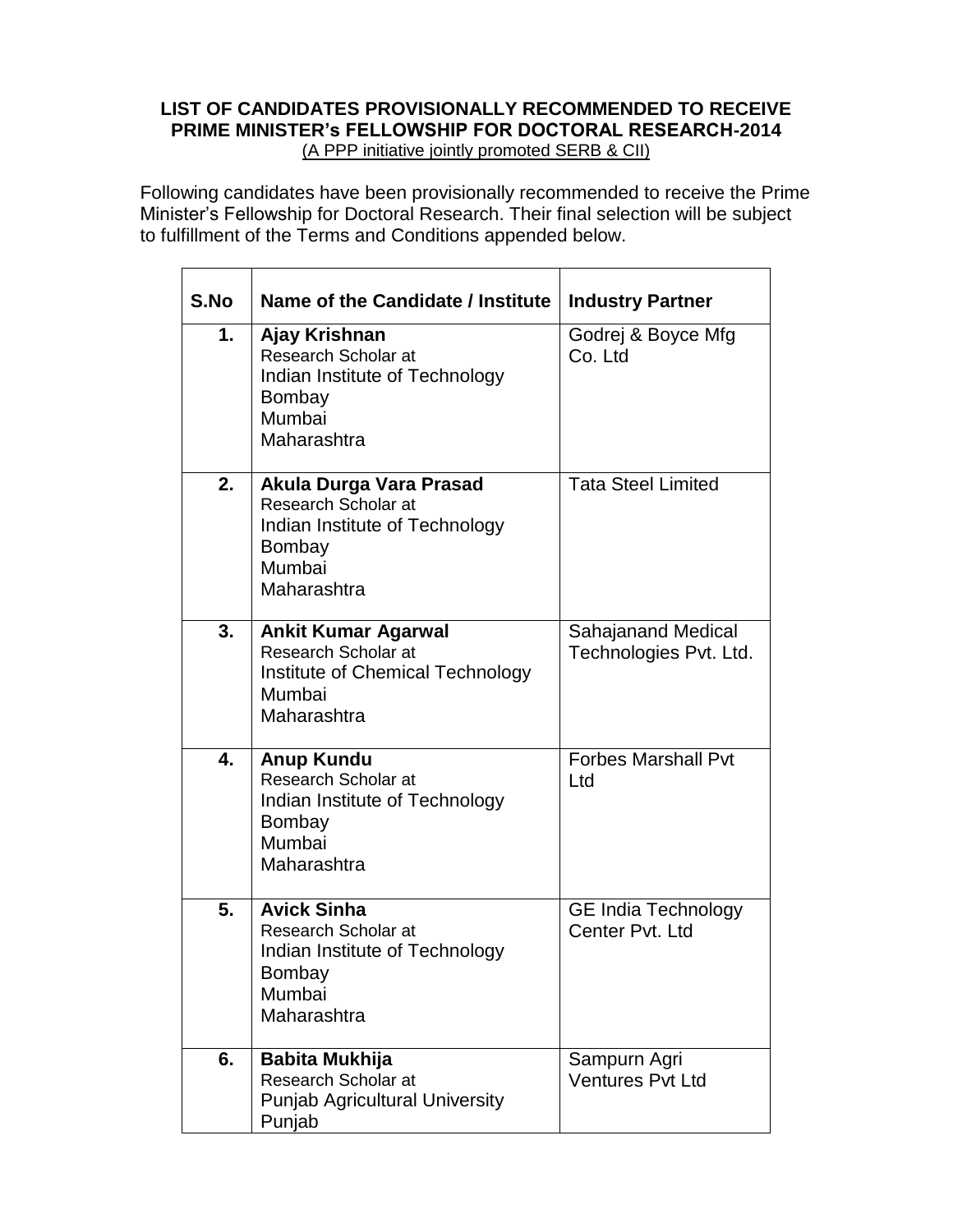| 7.  | <b>Chandresh Maurya</b><br>Research Scholar at<br>Indian Institute of Technology<br>Roorkee<br>Uttarakhand                      | <b>Robert Bosch</b>                                     |
|-----|---------------------------------------------------------------------------------------------------------------------------------|---------------------------------------------------------|
| 8.  | Chiranjeevi Yarra<br>Research Scholar at<br>Indian Institute of Science<br><b>Bangalore</b><br>Karnataka                        | <b>Xerox India Limited</b>                              |
| 9.  | <b>Dinesh Bapurao Balgude</b><br>Research Scholar at<br>Institute of Chemical Technology<br>Mumbai<br>Maharashtra               | Nova-Surface Care<br>Centre Pyt. Ltd.                   |
| 10. | Geethika Motika<br>Research Scholar at<br>Indian Institute of Science<br><b>Bangalore</b><br>Karnataka                          | <b>Baker IDI Heart and</b><br><b>Diabetes Institute</b> |
| 11. | Gunjankumar Jagdishbhai<br><b>Mehta</b><br><b>Research Scholar at</b><br>Saurashtra University<br>Rajkot<br>Gujarat             | Skymax Research &<br>Regulations                        |
| 12. | Karthikeyan Palaniswamy<br>Research Scholar at<br>School of Post Graduate Studies,<br><b>Tamil Nadu Agricultural University</b> | Joegeetha Plastic<br>Pipes                              |
| 13. | <b>Kavitha Manoharan</b><br>Research Scholar at<br>Alagappa University<br>Karaikudi<br><b>Tamil Nadu</b>                        | Sree Akzya Dyeing                                       |
| 14. | Keerthana Chennubhotla<br>Research Scholar at<br>Indian Institute of Technology,<br>Hyderabad                                   | Dr. Reddy's Institute of<br><b>Life Sciences</b>        |
| 15. | <b>Manoj Kumar Puniya</b><br><b>Research Scholar at</b>                                                                         | <b>Prathista Industries</b><br>Limited                  |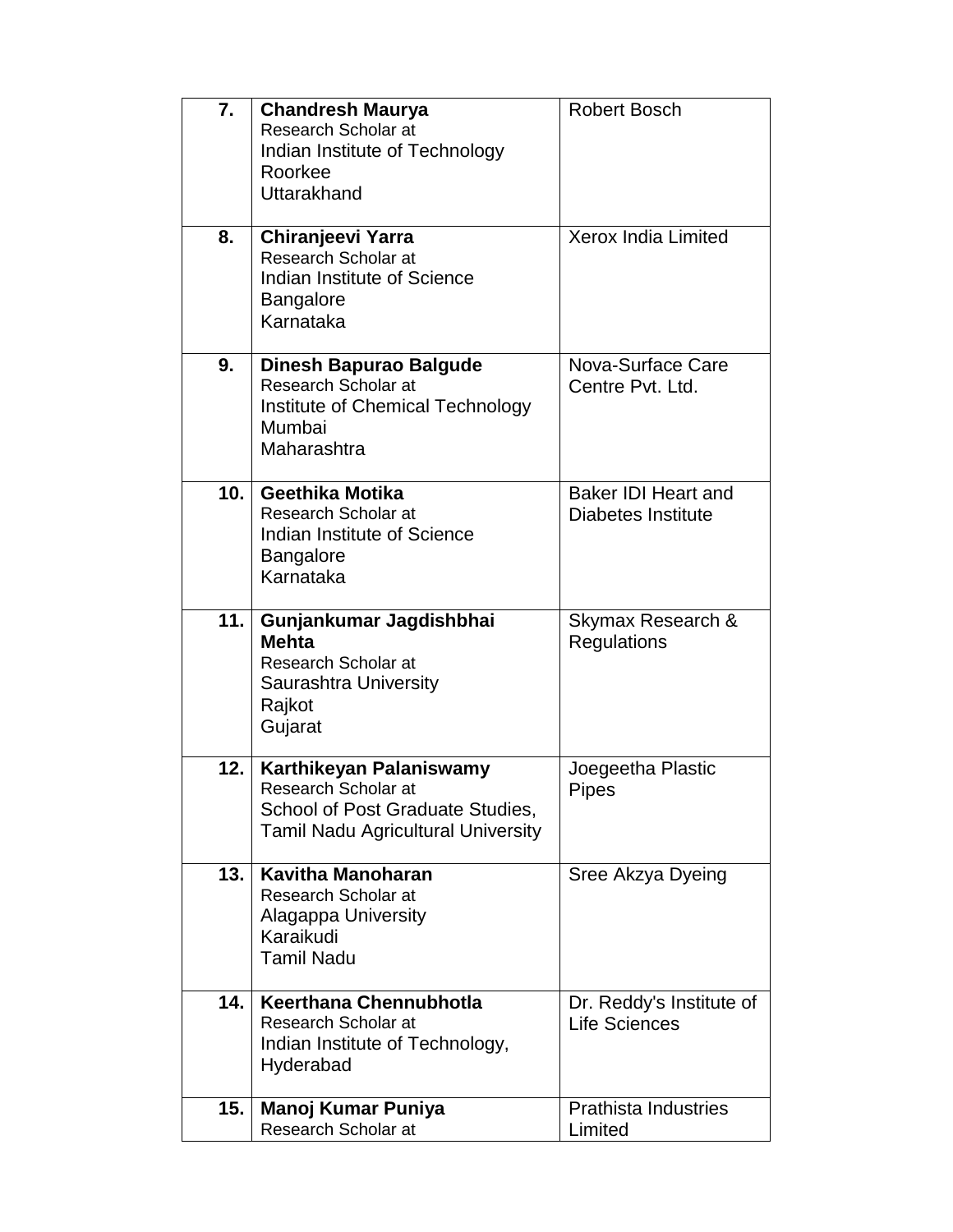|     | Indian Agricultural Research                                                                                                                                                          |                                          |
|-----|---------------------------------------------------------------------------------------------------------------------------------------------------------------------------------------|------------------------------------------|
|     | Institute<br><b>New Delhi</b>                                                                                                                                                         |                                          |
|     |                                                                                                                                                                                       |                                          |
| 16. | <b>Mohammed Samdani Shaik</b><br>Research Scholar at<br>Indian Institute of Technology<br><b>Madras</b><br><b>Tamil Nadu</b>                                                          | <b>ONGC</b>                              |
| 17. | <b>Mukesh Sharma</b><br>Research Scholar at<br><b>Shah-Schulman Center for Surface</b><br>Science and Nanotechnology<br><b>Dharmsinh Desai University</b><br><b>Nadiad</b><br>Gujarat | Sun Pharma Advanced<br>Research Co. Ltd. |
| 18. | Murugan Ezhumalai<br>Research Scholar at<br>PSG College of Arts & Science,<br>Coimbatore<br><b>Tamil Nadu</b>                                                                         | Archebiologics                           |
| 19. | <b>Naveen Kaushik</b><br>Research Scholar at<br>Indian Institute of Technology,<br><b>Bombay</b><br>Maharashtra                                                                       | Applied Materials, Inc.                  |
| 20. | Padma Shankaran (Padma<br>Ishwarya)<br>Research Scholar at<br><b>CSIR-Central Food Technological</b><br>Research Institute (CSIR-CFTRI)<br><b>Mysore</b>                              | General Mills India Pvt.<br>Ltd.         |
| 21. | <b>Porselvam Subramanian</b><br>Research Scholar at<br><b>CSIR-Central Leather Research</b><br>Institute, Chennai<br><b>Tamil Nadu</b>                                                | Envian Engineers Pvt.<br>Ltd             |
| 22. | <b>Pratichi Singh</b><br>Research Scholar at<br><b>Banaras Hindu University</b>                                                                                                       | <b>IBIDEN Co. Ltd.</b>                   |
| 23. | <b>Preetha Devi R</b><br>Research Scholar at                                                                                                                                          | <b>Grace Bioenergy</b><br>Corporation    |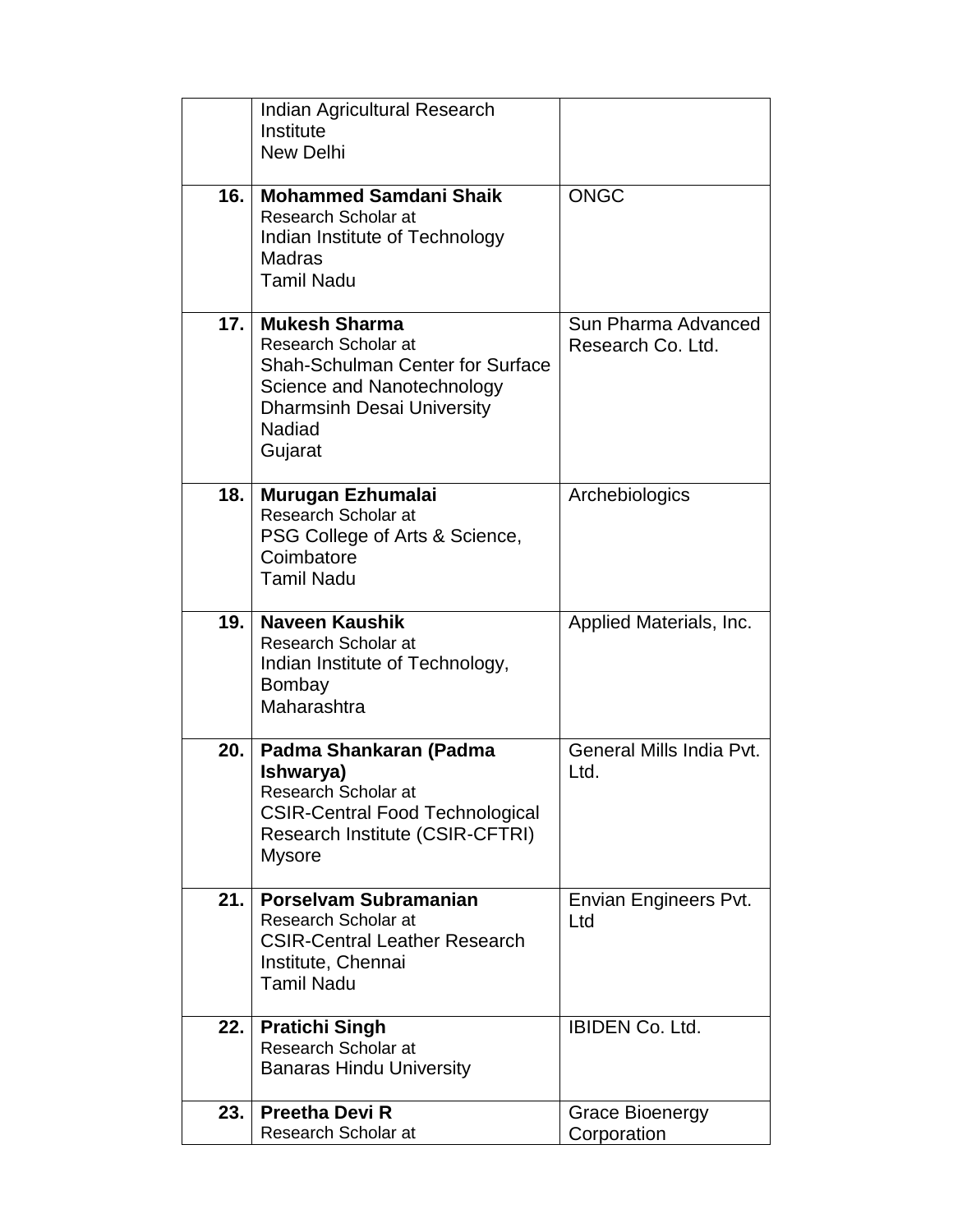| 32.  | Subhrakanti Nanda<br>Research Scholar at                                                                         | G.E. Motors Pvt. Ltd.                                                          |
|------|------------------------------------------------------------------------------------------------------------------|--------------------------------------------------------------------------------|
| 31.  | Sivaganesh Selvaraj<br>Research Scholar at<br>Indian Institute of Technology,<br>Hyderabad                       | <b>Pennar Engineered</b><br><b>Building Systems Pvt.</b><br>Ltd. (PEBS Pennar) |
| 30.  | <b>Shibin Krishnan TC</b><br>Research Scholar at<br><b>National Physical Laboratory</b><br>(CSIR-NPL)            | Simco Global<br>Technology & System<br>Ltd.                                    |
| 29.  | <b>Sankepally Samara Shekar</b><br><b>Reddy</b><br>Research Scholar at<br><b>Amity University</b><br>Jaipur      | <b>MSR Biotechnologies</b>                                                     |
| 28.  | Sammit Ekanath Karekar<br>Research Scholar at<br>Institute of Chemical Technology<br>Mumbai<br>Maharashtra       | Suyog Nirmiti                                                                  |
| 27.1 | <b>Sajal Saha</b><br>Research Scholar at<br><b>Bidhan Chandra Krishi</b><br>Viswavidyalaya<br><b>West Bengal</b> | Tata Steel Limited                                                             |
| 26.  | <b>Rohit Kumar</b><br>Research Scholar at<br>Indian Institute of Technology,<br>Delhi                            | <b>Petrotech Society</b>                                                       |
| 25.  | <b>Rahul Jain</b><br>Research Scholar at<br>Indian Institute of Technology<br>Delhi                              | Intel Technology India<br>Pvt. Ltd                                             |
| 24.  | <b>Rahul Dubey</b><br>Research Scholar at<br>Indian Institute of Technology<br>Delhi                             | <b>Robert Bosch</b>                                                            |
|      | School of Post Graduate Studies,<br>Tamil Nadu Agricultural University                                           |                                                                                |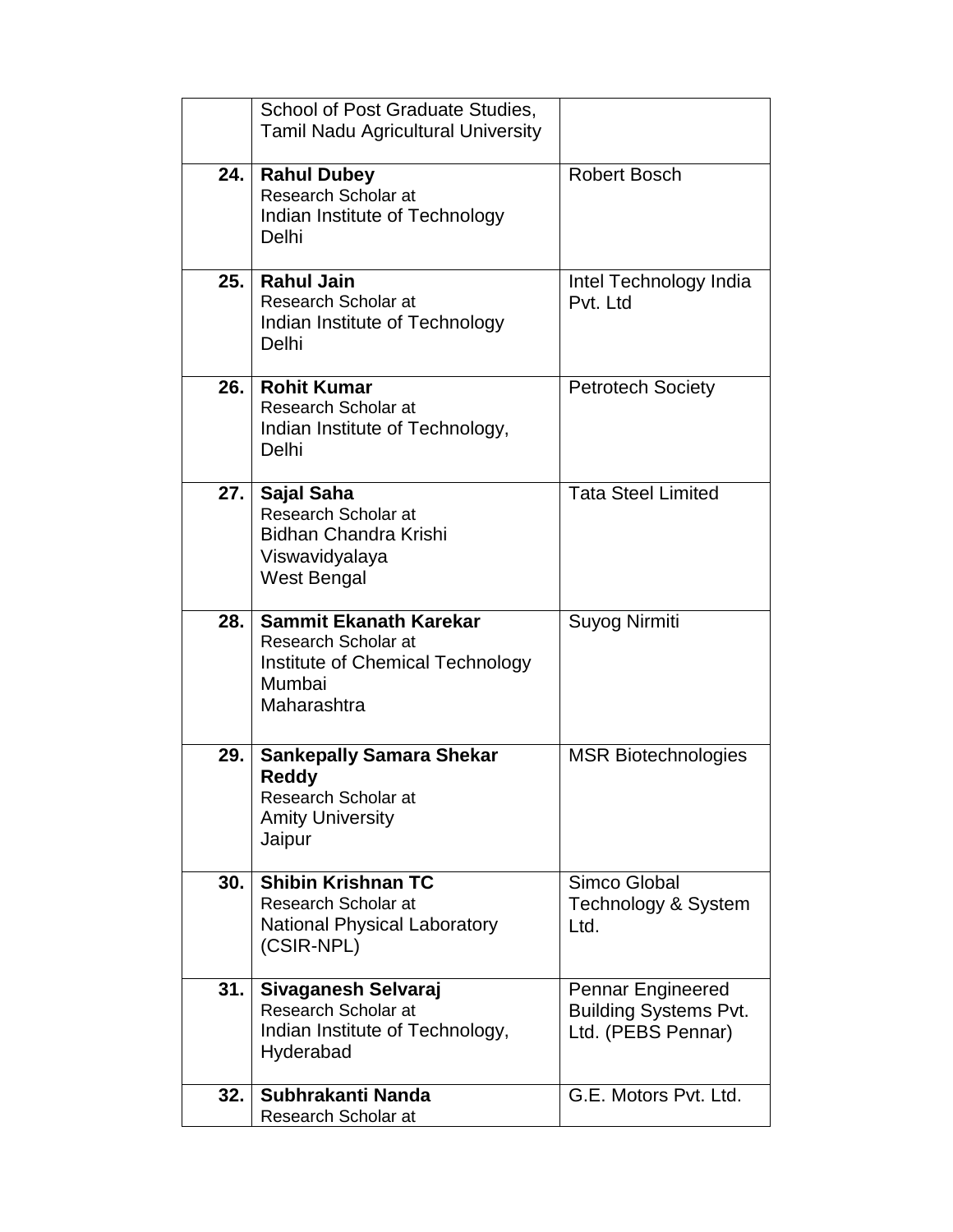|     | <b>Bengal Engineering and Science</b><br>University, Shibpur<br><b>West Bengal</b>                                                                      |                                               |
|-----|---------------------------------------------------------------------------------------------------------------------------------------------------------|-----------------------------------------------|
| 33. | Suryawanshi Sonam Dattatraya<br>Research Scholar at<br><b>Post Graduate Institute</b><br>Mahatma Phule Krishi Vidyapeeth<br>Rahuri<br>Pune, Maharashtra | West Coast Rasayan<br>International Pvt. Ltd. |
| 34. | Swapna Saha (Roy)<br>Research Scholar at<br>Jadavpur University<br>West Bengal                                                                          | Photonix Solar Pvt.<br>l td.                  |
| 35. | Veera Asha Kumari Aketi<br>Research Scholar at<br>Indian Institute of Technology,<br>Hyderabad                                                          | R&D, NMDC Ltd                                 |
| 36. | Venkata Ramana Muddarsu<br>Research Scholar at<br><b>Sikkim University</b>                                                                              | <b>Tagros Chemicals</b><br>India Ltd          |
| 37. | Venkatesh Vinayakarao<br>Research Scholar at<br>Indraprastha Institute of<br><b>Information Technology</b><br>Delhi                                     | Microsoft Research,<br>India                  |
| 38. | Sameer Kumar Sarma Pachalla<br>Research Scholar at<br>Indian Institute of Technology,<br>Hyderabad                                                      | Preca Solutions India<br>Pvt Ltd              |
|     |                                                                                                                                                         |                                               |

# Terms and Conditions

## **Eligibility**

- 1. Registered candidates for full-time PhD course in 2013 in Science / Technology / Engineering / Agriculture / Medicine stream in any recognized Indian university or institute or research laboratory in India.
- 2. They should also have identified an industry partner who is willing to support their research with scholarship amount equivalent to that being provided by SERB.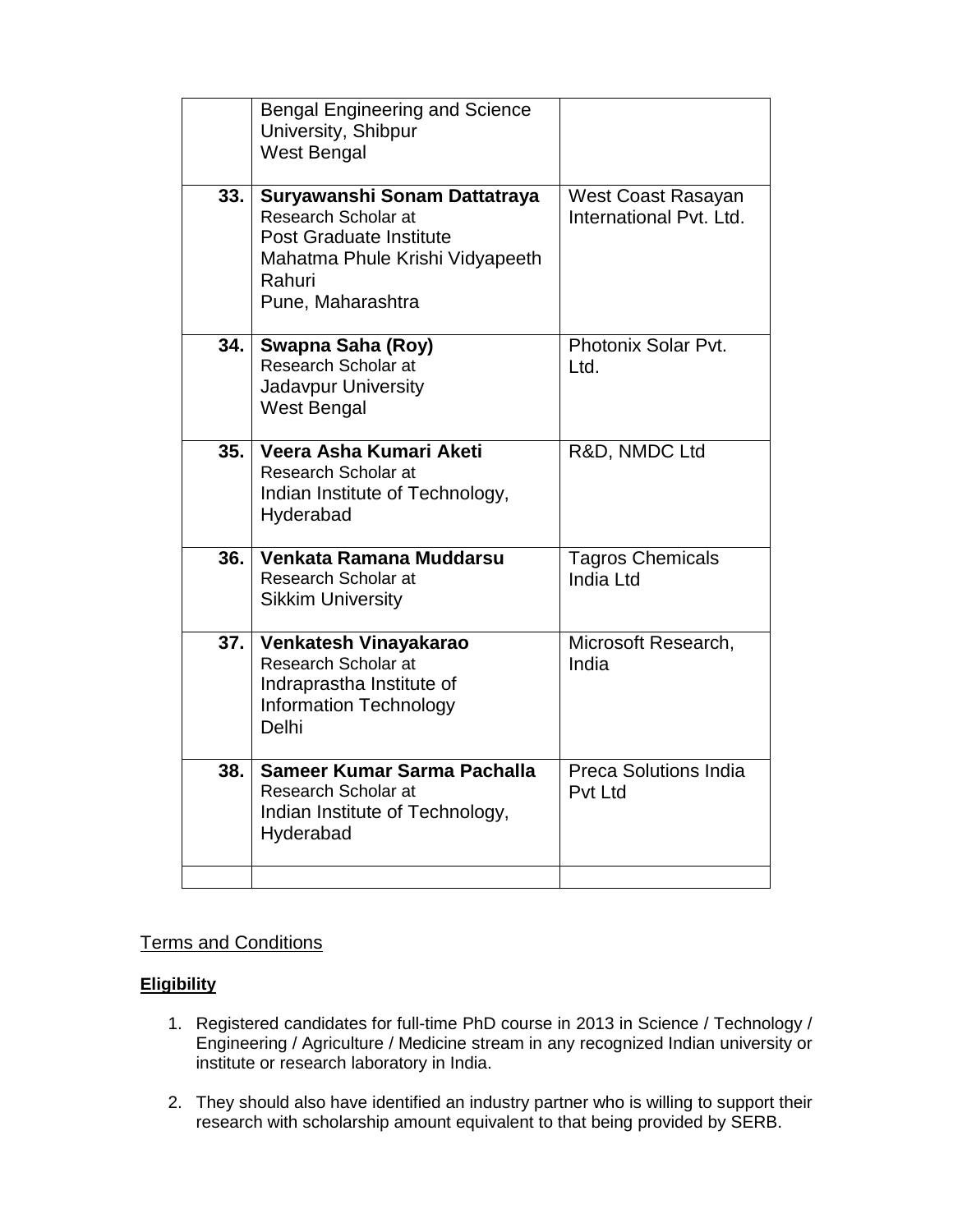- 3. The proposed research topic should qualify on criteria of industrial relevance.
- 4. The candidate should be willing to work in / with industry on specific projects.
- 5. The selected Fellow will cease to receive any other scholarship or salary from any source which he / she may be receiving before the award of the Prime Minister's Fellowship.

#### **Intellectual Property Rights**

- 6. All issues pertaining to IP arising out of the research project will be decided mutually by the industry partner, institute and the researcher.
- 7. All publications / patents by the Fellow, arising from the work under this Fellowship must contain an acknowledgement of funding from SERB, Industry and CII.

## **Review Process**

- 8. The Fellow will be required to submit a written progress report to the Apex Council before  $30<sup>th</sup>$  April every academic year.
- 9. Based on this, there will be an annual review of the progress made.
- 10. Subsequent release of funds will be based on the satisfactory progress of the work done and letters of recommendation from research guide and industry mentor / guide.

## **Transfer to other Institute**

11. Once accepted, the offer for implementing the Prime Minister's Fellowship at a particular university / institute / laboratory in the country will not be allowed to be transferred to any other university / institute / laboratory.

## **General Terms**

- 12. The Prime Minister's Fellowship shall be tenable for a maximum period of four years or completion of the PhD programmes (i.e. till the final defence of the PhD thesis), whichever is earlier.
- 13. It will be the responsibility of the Fellow's guide and the host institute to ensure that if the Fellow leaves his / her institution, or is not dedicating sufficient time or effort to the project, the industry partner, industry mentor and CII will be informed immediately.
- 14. If the host institute recognizes that for personal, professional or other reasons the researcher wishes to terminate his / her Fellowship prematurely, then this action should be taken in consultation with CII.
- 15. Should the Fellow be unable for medical reasons to pursue his / her studies in accordance with the Terms and Conditions of the Fellowship, he / she must